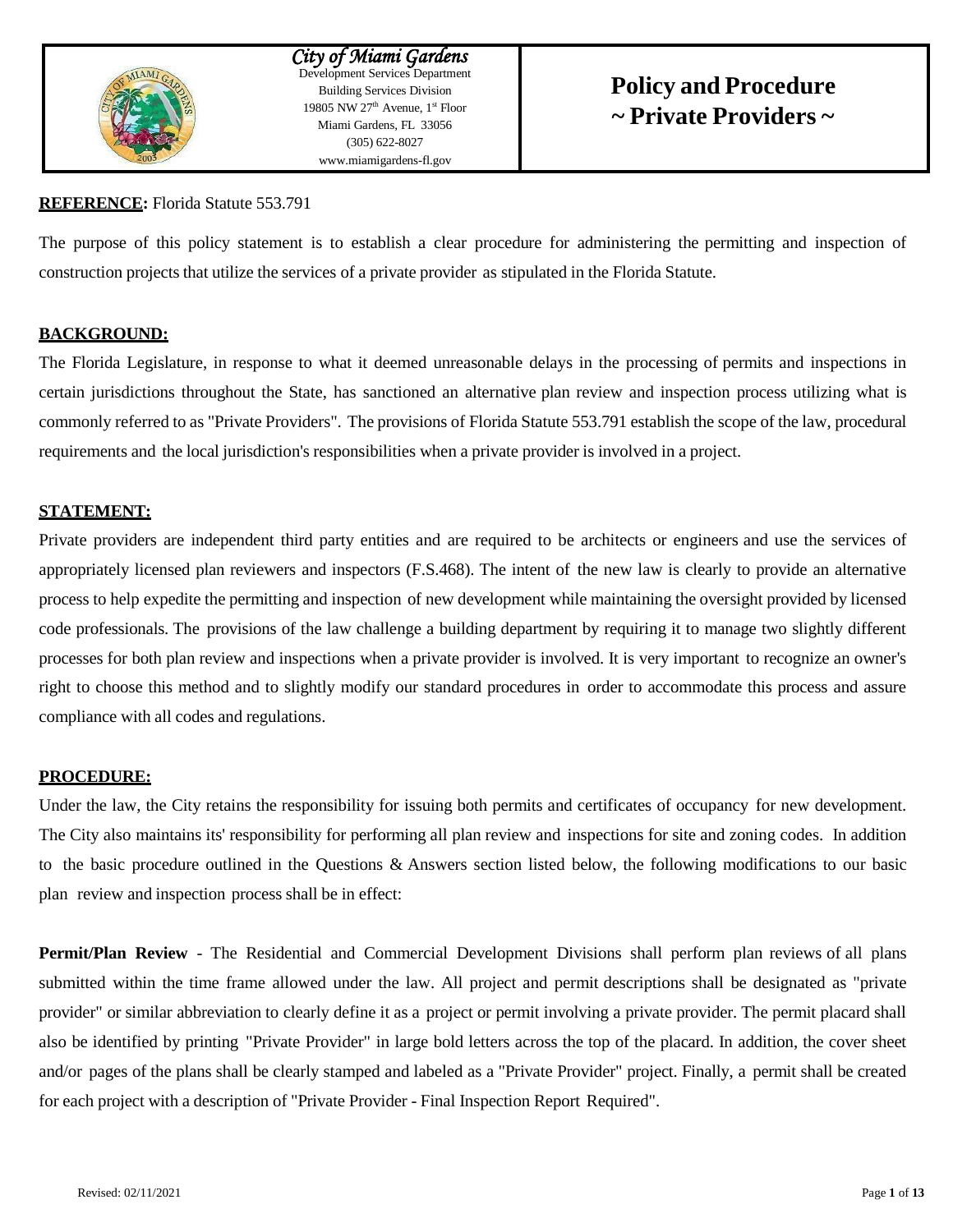**Inspection -** The Inspection services Division shall perform random audit inspections of each phase of the construction as approved by the Building Official. The private provider will be required to call in each inspection request on the City's Inspection Line (305) 622-8029 or web service as approved by the Building Official. The private provider shall leave written evidence of the results of his inspection on the jobsite for review by the contractor and inspector. The Building Official shall recognize that the project is being inspected by a private provider and shall make every effort to maintain good communication with both the contractor and private provider.

When performing an audit inspection, the Inspector is to make his inspection and record his results in the following manner. If the private provider has already made the inspection prior to the inspector arriving, he is to proceed with the inspection, review the private provider's documentation and record the inspection result with a comment of "Audit'. In addition, if the private provider has made the inspection and the work is covered up prior to the inspector arriving as allowed in the law, he is to review the private provider's documentation to insure the inspection was approved and record the inspection result with a comment of "Audit". If the inspector detects any discrepancy in the inspection process or an inspection performed by a private provider, he is to inform the Building Official who shall follow-up with the contractor and private provider.

#### **PLAN REVIEW AND INSPECTION BY PRIVATE PROVIDER**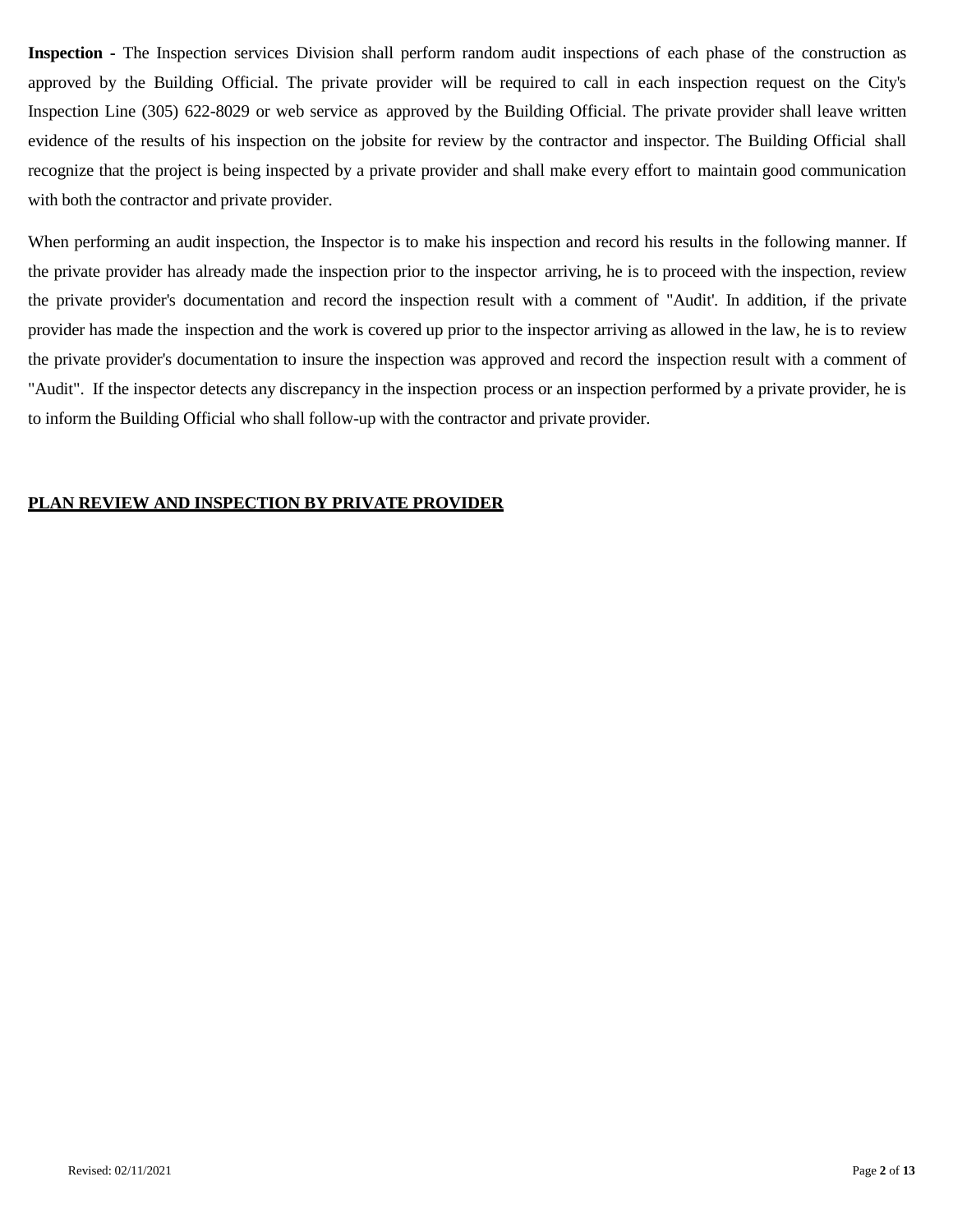#### **QUESTION AND ANSWER**

#### **Question:**

What is a private provider?

#### **Answer:**

\$5 million or less and \$2 million per occurrence and \$4 million in the aggregate for any project with a construction cost of over \$5 million. Nothing in this section limits the ability of a fee owner to require A private provider is a person licensed as an architect under F. S. chapter 481, or an engineer licensed under F.S. chapter 471. A private provider, for the purpose of performing inspections of residential additions and alterations that are 1000 SF or less, is a person who holds a standard certificate under part XII of F.S. chapter 468.

#### **Question:**

Am I, as the fee owner, allowed to use this private provider to do alternative plan review and inspections?

#### **Answer:**

Yes. You have the option of using a private provider to provide plan review and inspection services.

#### **Question:**

Can I use the private provider for either plan review or inspections?

#### **Answer:**

Yes. In the City of Miami Gardens, you use a private provider to provide either plan review or inspection services or both.

#### **Question:**

What do I have to submit to the City of Miami Gardens?

#### **Answer:**

You have to submit the following information on the form approved by the Florida Building Commission:

- Name, firm, address, phone and fax number of the private provider.
- Private provider's license and certification number.
- Qualification statements or resume.
- A private provider may perform building code inspection services on a building project under this section only if the private provider maintains insurance for professional liability covering all services performed as a private provider. Such insurance shall

have minimum policy limits of \$1 million per occurrence and \$2 million in the aggregate for any project with a construction cost of additional insurance or higher policy limits. For these purposes, the term "construction cost" means the total cost of building construction as stated in the building permit application. If the private provider chooses to secure claims-made coverage to fulfill this requirement, the private provider must also maintain coverage for a minimum of 5 years subsequent to the performance of building code inspection services. The insurance required under this subsection shall be written only by insurers authorized to do business in this state with a minimum A.M. Best's rating of A. Before providing building code inspection services within a local building official's jurisdiction, a private provider must provide to the local building official a certificate of insurance evidencing that the coverages required under this subsection are in force.

#### **Question:**

Will the City of Miami Gardens still do plan review and inspections?

#### **Answer:**

Yes. In accordance with the state law, the City must provide for an audit process to audit the performance of plan review and inspection services by private providers operating within the local jurisdiction.

#### **Question:**

Will the plan review and inspection fees remain the same?

#### **Answer:**

Yes, the fees will remain the same.

#### **Question:**

What types of plan review are covered under the required 30 business day turn-around time?

#### **Answer:**

Only those plans that fall under the applicable codes of the State of Florida... This means the Florida Building Code, and does not include any applicable local City of Miami Gardens codes or any applicable minimum Miami Dade Fire Department for fire safety codes, WASD, DERM or any other required outside agency.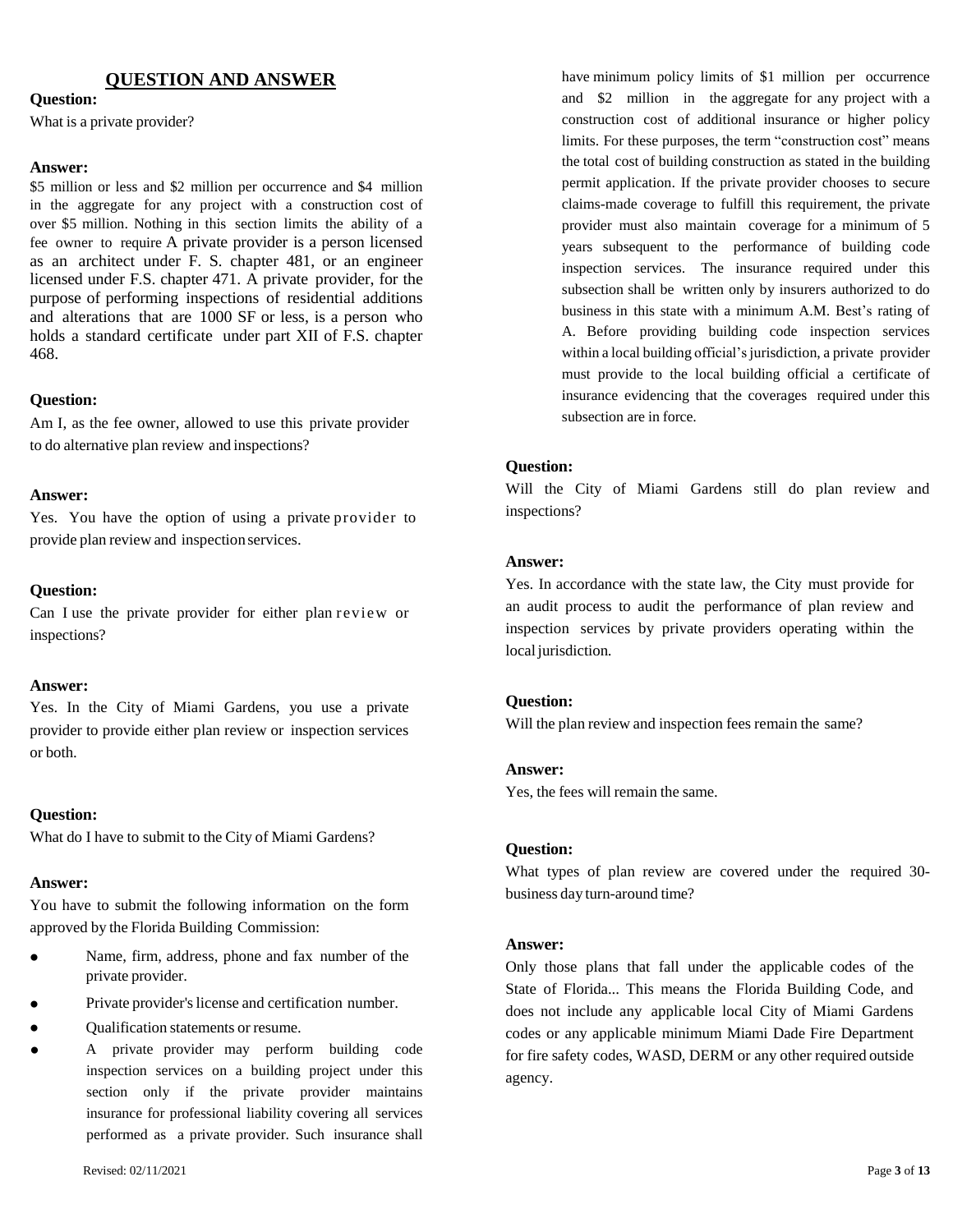#### **Question:**

So, if I submit for a simultaneous building and site plan review, when does the clock start for the 30- business day turn- around time?

#### **Answer:**

No Building permit will be submitted until site plan review is approved. The clock for the 30-business day turn-around time starts after the approval by all of the site review agencies and the fire marshal. This is because the law states that the 30 business day clock starts "after receipt of a permit application", and part of the required "permit application" is "any documents required by the local building official to determine that the fee owner has secured all other government approvals required by law".

#### **Question:**

So, if I use a private provider, could it take me longer to go through the plan review process and obtain my permit that if I just used the regular City of Miami Gardens permit process?

#### **Answer:**

It could, depending on how long the fire marshal and site review take, since the "clock" does not start until these approval have been given.

#### **Question:**

How will the City of Miami Gardens handle inspections by private providers?

#### **Answer:**

If a private provider will be making inspections, then the following requirements will be followed:

- The private provider provides notice to Inspectional Services no later than 3:00 p.m. of the prior business day that an inspection will be made.
- Inspectional Services will also make the random audit inspections.
- The private provider records the inspection on a form acceptable to Building Services Division, posts it on the site, and provides a copy to Building Services Division within 2 business days.

#### **Question:**

Once a private provider approves an inspection, can the

contractor proceed with the next step in construction, as it relates to the inspection?

#### **Answer:**

Yes, in accordance with Florida Statute 553.791.

#### **Question:**

How will the certificate of occupancy be handled with a private provider?

#### **Answer:**

Upon completion of all required inspections, the private provider will prepare a certificate of occupancy, on a form provided by City of Miami Gardens Development Services Department, summarizing the inspections per- formed and including a written representation, under oath, that the building construction complies with the approved plans and applicable codes.

#### **Question:**

Will the certificate of occupancy be issued upon receipt of the certificate of compliance by the private provider?

#### **Answer:**

City of Miami Gardens Development Services Department will issue a certificate of occupancy once it has determined that all of the permits have received a final inspection, all applicable fees have been paid, and any special requirements have received approval by the City of Miami Gardens. If **deficiencies** are noted, the private provider will be notified within 5 business days after the receipt of the request for the certificate of occupancy.

#### **Question:**

What happens if the private provider and City of Miami Gardens Development Services Department do not agree?

#### **Answer:**

Inspectional Services and the private provider must meet within 5 business days of the notice to try and resolve the dispute. If this is not successful, then the matter will be referred to the Miami Dade County Board of Rules and Appeals for resolution.

> **Still have questions? Call 305-622- 8027**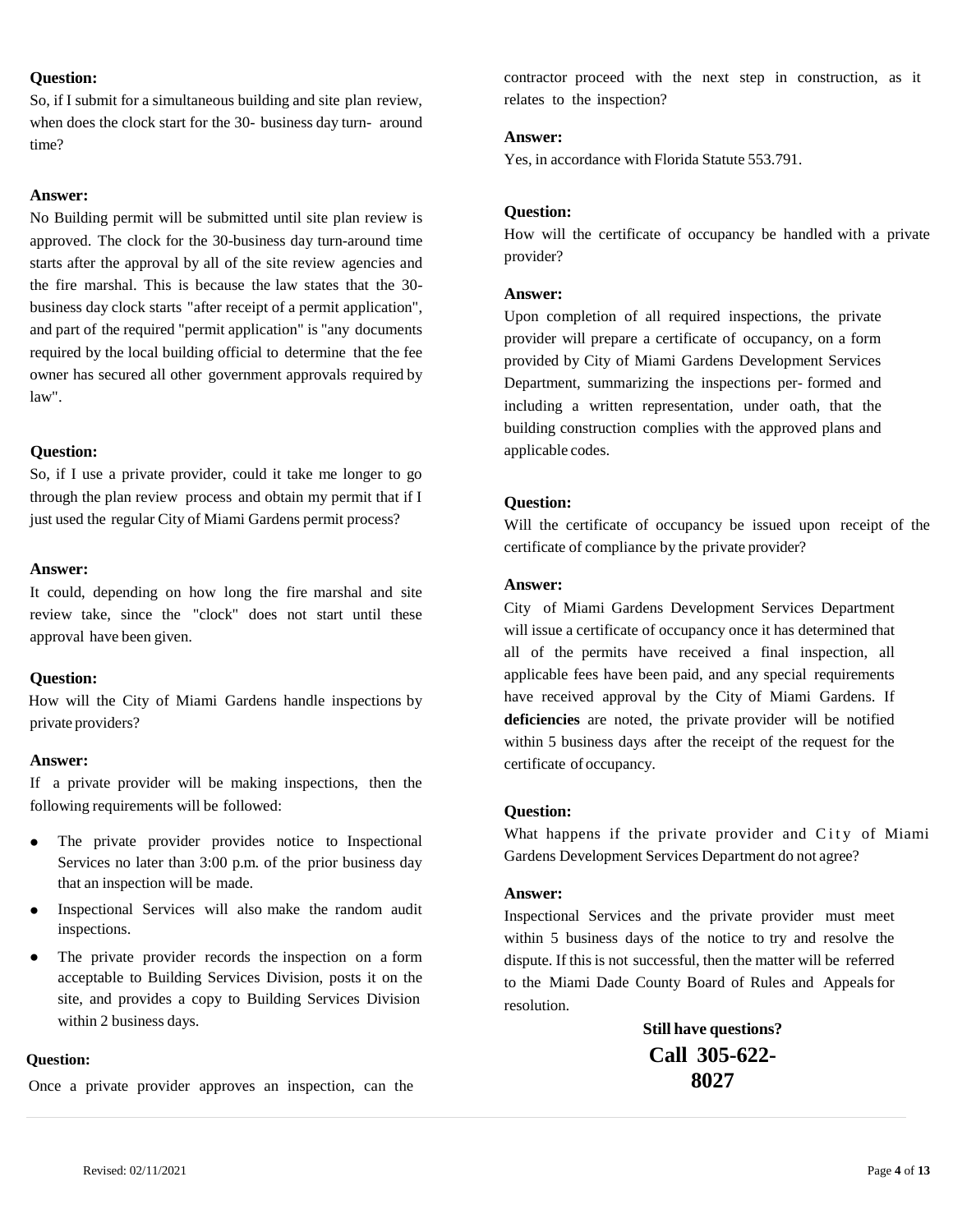|                      |                      | City of Miami Gardens<br>Development Services Department<br><b>Building Services Division</b><br>19805 NW 27 <sup>th</sup> Avenue, 1 <sup>st</sup> Floor<br>Miami Gardens, FL 3 3056<br>$(305) 622 - 8027$<br>www.miamigardens-fl.gov | Notice for use of a<br><b>Private Provider</b><br>in the City of<br><b>Miami Gardens</b>             |
|----------------------|----------------------|---------------------------------------------------------------------------------------------------------------------------------------------------------------------------------------------------------------------------------------|------------------------------------------------------------------------------------------------------|
|                      | Project Name:        |                                                                                                                                                                                                                                       |                                                                                                      |
| Section 1            | Project Address:     |                                                                                                                                                                                                                                       |                                                                                                      |
|                      |                      |                                                                                                                                                                                                                                       |                                                                                                      |
|                      |                      |                                                                                                                                                                                                                                       | acknowledge that a private provider firm is being hired by the $Contractor$ to conduct either plan   |
|                      |                      | review or inspection services or both at my property,                                                                                                                                                                                 |                                                                                                      |
|                      | Signature            |                                                                                                                                                                                                                                       |                                                                                                      |
|                      | <b>Print Name</b>    |                                                                                                                                                                                                                                       |                                                                                                      |
|                      | Address              |                                                                                                                                                                                                                                       |                                                                                                      |
|                      | State of             | County of                                                                                                                                                                                                                             | Before me, on this<br>the control of the control of the control of the                               |
| Section <sub>2</sub> |                      |                                                                                                                                                                                                                                       |                                                                                                      |
|                      | therein expressed.   |                                                                                                                                                                                                                                       | executed the forgoing instrument, and acknowledged before me that same was executed for the purposes |
|                      | <b>Notary Public</b> |                                                                                                                                                                                                                                       |                                                                                                      |
|                      |                      |                                                                                                                                                                                                                                       |                                                                                                      |
|                      |                      | Type of identification ____________ produced                                                                                                                                                                                          |                                                                                                      |
|                      |                      |                                                                                                                                                                                                                                       |                                                                                                      |
|                      |                      | <b>Notary Stamp:</b> My commission expires:                                                                                                                                                                                           |                                                                                                      |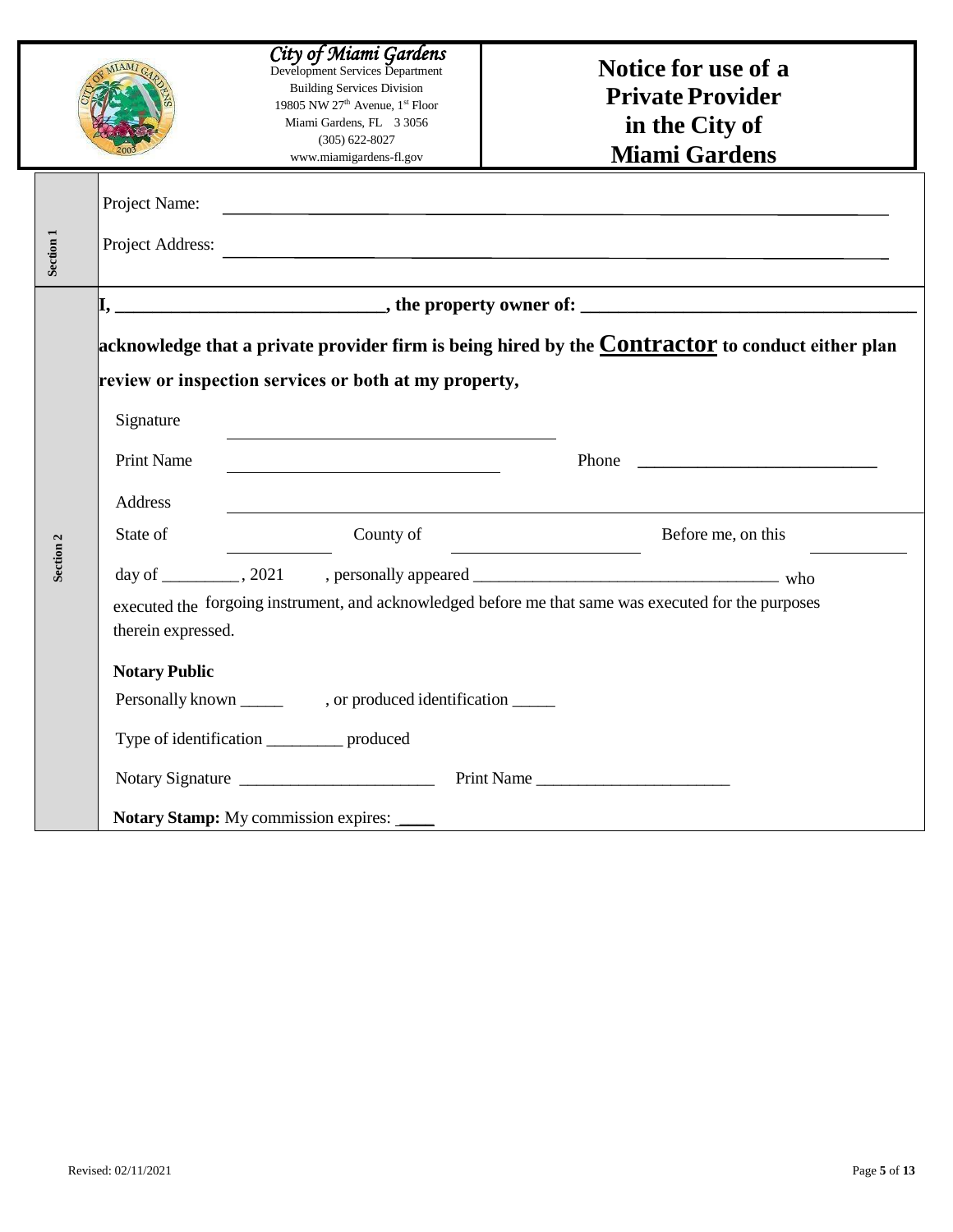| I will be providing the plan review and inspection for the above project. |                                                                                                                                |  |  |  |
|---------------------------------------------------------------------------|--------------------------------------------------------------------------------------------------------------------------------|--|--|--|
| Private Provider Firm:                                                    |                                                                                                                                |  |  |  |
| Private Provider Name:                                                    |                                                                                                                                |  |  |  |
| Address                                                                   |                                                                                                                                |  |  |  |
| Phone                                                                     | Fax:                                                                                                                           |  |  |  |
| Email                                                                     |                                                                                                                                |  |  |  |
| Florida License, Registration or Certificate Number:                      |                                                                                                                                |  |  |  |
|                                                                           | I have elected to use one or more private providers to provide building code plan review and inspection services on the        |  |  |  |
|                                                                           | building that is the subject of the enclosed permit and plan review application, as authorized by s.553.791, Florida Statutes. |  |  |  |
|                                                                           | Plan review and required building inspections will be performed by licensed or certified personnel identified in this          |  |  |  |
|                                                                           | application I understand that the local building official will also review the plans, submitted and will perform the required  |  |  |  |

derstand that the local building official will also review the plans submitted and will perform the required building inspections to determine compliance with the applicable codes. By executing this form, I acknowledge that I have made inquiry regarding the competence of the licensed or certified personnel and the level of their insurance and am satisfied that my interests are adequately protected. I agree to indemnify, defend, and hold harmless the local government, the local building official, and their building code personnel from any and all claims arising from my use of these licensed or certified personnel to perform building code inspection services with respect to the building that is the subject of the enclosed permit and plan review applications.

I understand that the Building Official retains the authority to review plans, make required inspections, and enforce the applicable codes within his or her charge pursuant to the standards established by s.553.791, Florida Statutes. If I make any changes to the listed private providers or the services to be provided by those private providers, I shall, within I business day after any change, update this notice to reflect such changes. The building plans review and inspection services provided by the private provider is limited to building code compliance and does not include review for fire code, land use, environmental or other codes.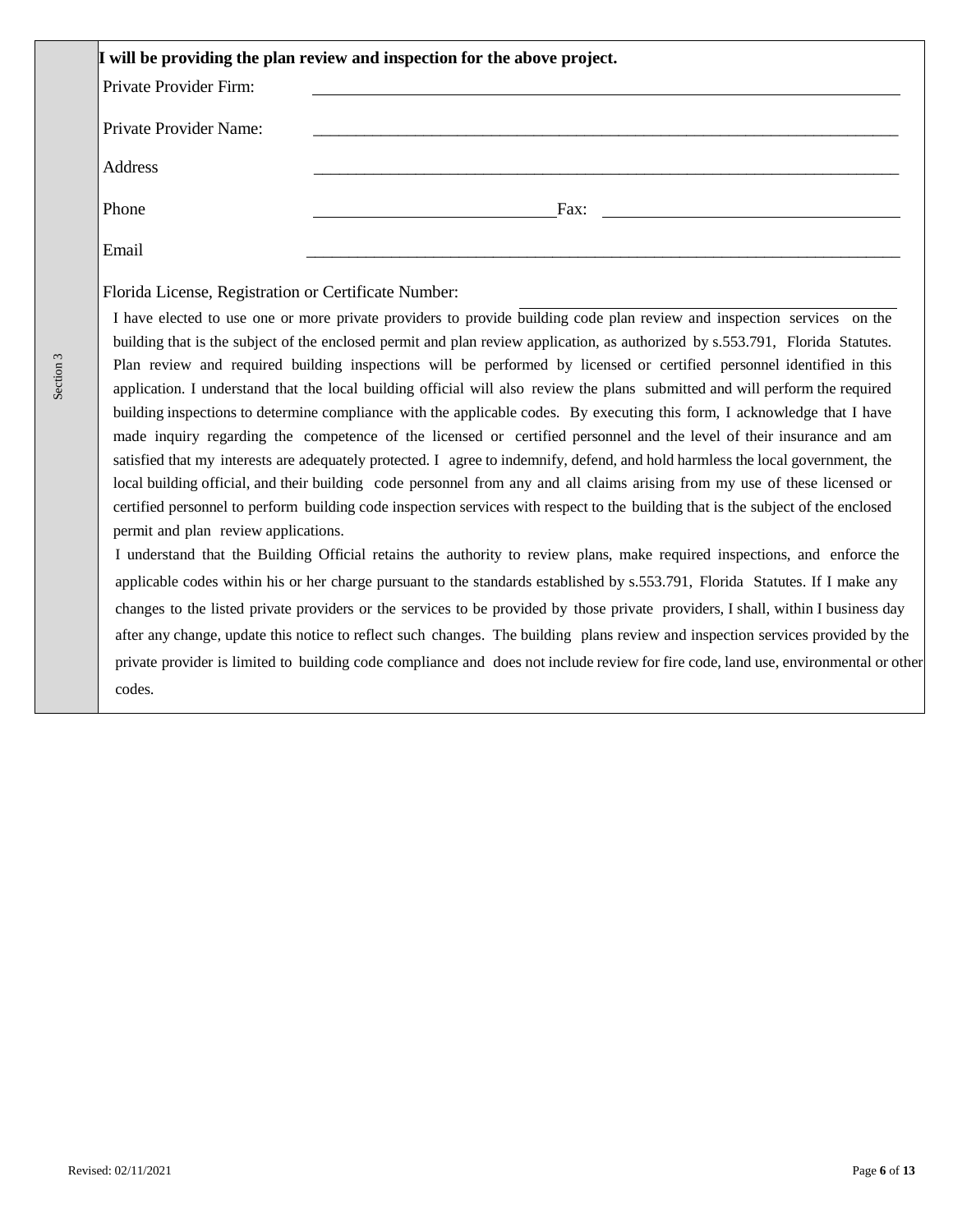The following attachments are provided as required:

- 1. Qualification statements and/or resumes of the private provider and all duly authorized representatives.
- 2. Proof of Florida issued insurance for professional and comprehensive liability in the amount of \$1 million per occurrence relating to all services performed as a private provider, including tail coverage for a minimum of 5 years subsequent to the performance of building code inspection services.

| <b>Individual</b>    |                                                                                                                                               |                                      |
|----------------------|-----------------------------------------------------------------------------------------------------------------------------------------------|--------------------------------------|
| Signature            | the control of the control of the control of the control of the control of the control of                                                     |                                      |
| <b>Print Name</b>    |                                                                                                                                               | Phone                                |
| Address              |                                                                                                                                               |                                      |
| State of             | County of                                                                                                                                     | Before me, on this                   |
|                      |                                                                                                                                               |                                      |
|                      | forgoing instrument, and acknowledged before me that same was executed for the purposes therein expressed.                                    |                                      |
| <b>Notary Public</b> |                                                                                                                                               |                                      |
|                      |                                                                                                                                               |                                      |
|                      | Type of identification _____________ produced                                                                                                 |                                      |
|                      | Notary Signature                                                                                                                              | Print Name                           |
|                      |                                                                                                                                               | Notary Stamp: My commission expires: |
| Corporation          |                                                                                                                                               |                                      |
| Signature            |                                                                                                                                               |                                      |
| <b>Print Name</b>    |                                                                                                                                               | Phone                                |
|                      |                                                                                                                                               |                                      |
| Address<br>State of  | County of                                                                                                                                     | Before me, on this                   |
|                      |                                                                                                                                               |                                      |
| day of               | 2021<br>, personally appeared _<br>forgoing instrument, and acknowledged before me that same was executed for the purposes therein expressed. | who executed the                     |
| <b>Notary Public</b> |                                                                                                                                               |                                      |
|                      |                                                                                                                                               |                                      |
|                      | Type of identification ____________ produced                                                                                                  |                                      |
|                      | Notary Signature                                                                                                                              | Print Name                           |
|                      | Notary Stamp: My commission expires:                                                                                                          |                                      |
|                      |                                                                                                                                               | My commission expires:               |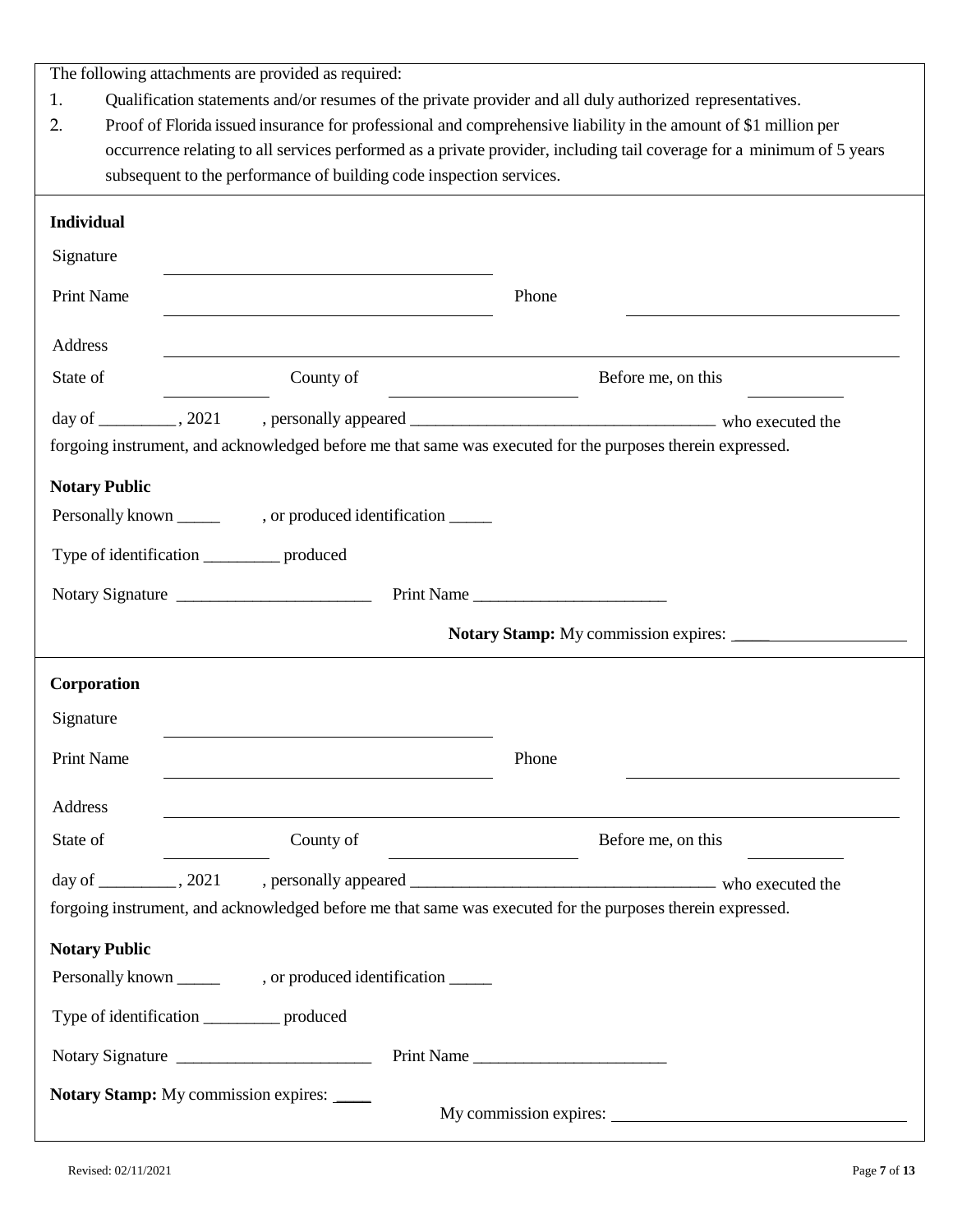| Partnership                                                                                                    |  |                  |            |       |                                             |
|----------------------------------------------------------------------------------------------------------------|--|------------------|------------|-------|---------------------------------------------|
| Signature                                                                                                      |  |                  |            |       |                                             |
| <b>Print Name</b>                                                                                              |  |                  |            | Phone |                                             |
| Address                                                                                                        |  |                  |            |       |                                             |
| State of                                                                                                       |  | County of        |            |       | Before me, on this                          |
|                                                                                                                |  |                  |            |       |                                             |
| the forgoing instrument, and acknowledged before me that same was executed for the purposes therein expressed. |  |                  |            |       |                                             |
| <b>Notary Public</b>                                                                                           |  |                  |            |       |                                             |
|                                                                                                                |  |                  |            |       |                                             |
| Type of identification _____________ produced                                                                  |  |                  |            |       |                                             |
|                                                                                                                |  | Notary Signature | Print Name |       |                                             |
|                                                                                                                |  |                  |            |       | <b>Notary Stamp:</b> My commission expires: |
|                                                                                                                |  |                  |            |       |                                             |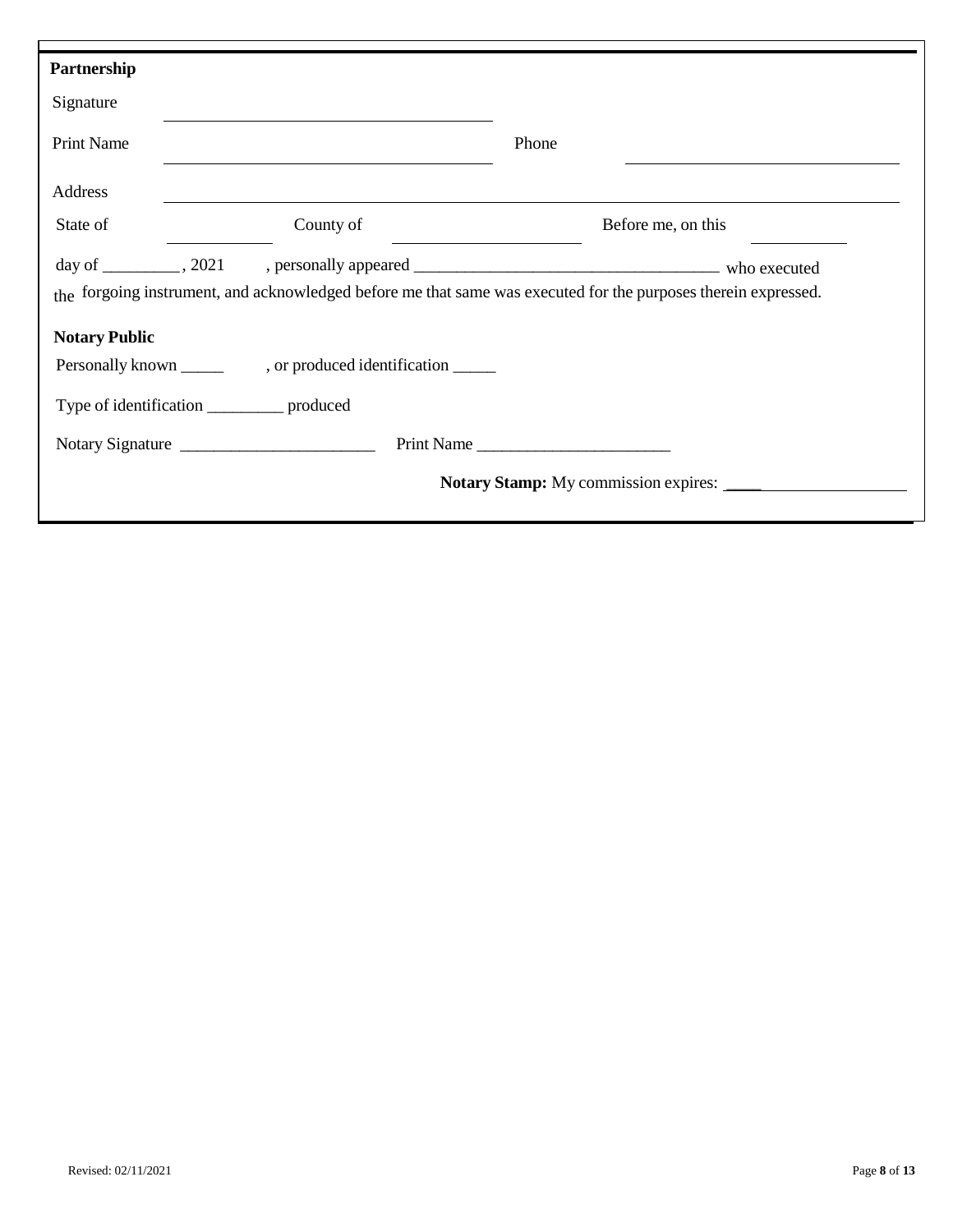# **Duly Authorized Representative Employment Affidavit**

This affidavit is required pursuant to the City of Miami Gardens Alternative Plan Review and Inspection Registration Program.

I the Private Provider do hereby affirm that the Duly Authorized Representatives, listed below, are my employees, as required by Florida Statute 553.791 and are entitled to receive unemployment compensation benefits under Chapter 443.

# **DULY AUTHORIZED REPRESENTATIVES:**

(List individually; use a second form if necessary)

| <b>Print Name</b> | License<br>Number(s) | <b>Trade</b><br><b>Category</b> | <b>Signature</b> |
|-------------------|----------------------|---------------------------------|------------------|
|                   |                      |                                 |                  |
|                   |                      |                                 |                  |
|                   |                      |                                 |                  |
|                   |                      |                                 |                  |
|                   |                      |                                 |                  |
|                   |                      |                                 |                  |

**Submit resumes of each Duly Authorized Representative and copies of their licenses. SIGNATURE OF THE**

# **PRIVATE PROVIDER**

# **PRIVATE PROVIDER FIRM**

# **THIS SECTION TO BE COMPLETED BY A NOTARY PUBLIC:**

| NOTARY PUBLIC:             |                                                                                                                        |  |  |  |  |
|----------------------------|------------------------------------------------------------------------------------------------------------------------|--|--|--|--|
|                            | CHECK ONE PERSONALLY KNOWN TO ME                                                                                       |  |  |  |  |
|                            | PRODUCED IDENTIFICATION                                                                                                |  |  |  |  |
| <b>TYPE OF ID PRODUCED</b> | <u> 1989 - Johann Barbara, martxa alemaniar arg</u>                                                                    |  |  |  |  |
| SIGN:                      | <u> 1989 - Johann Harry Barn, mars ar y brening ar y brening ar y brening ar y brening ar y brening ar y brening a</u> |  |  |  |  |
| PRINT:                     |                                                                                                                        |  |  |  |  |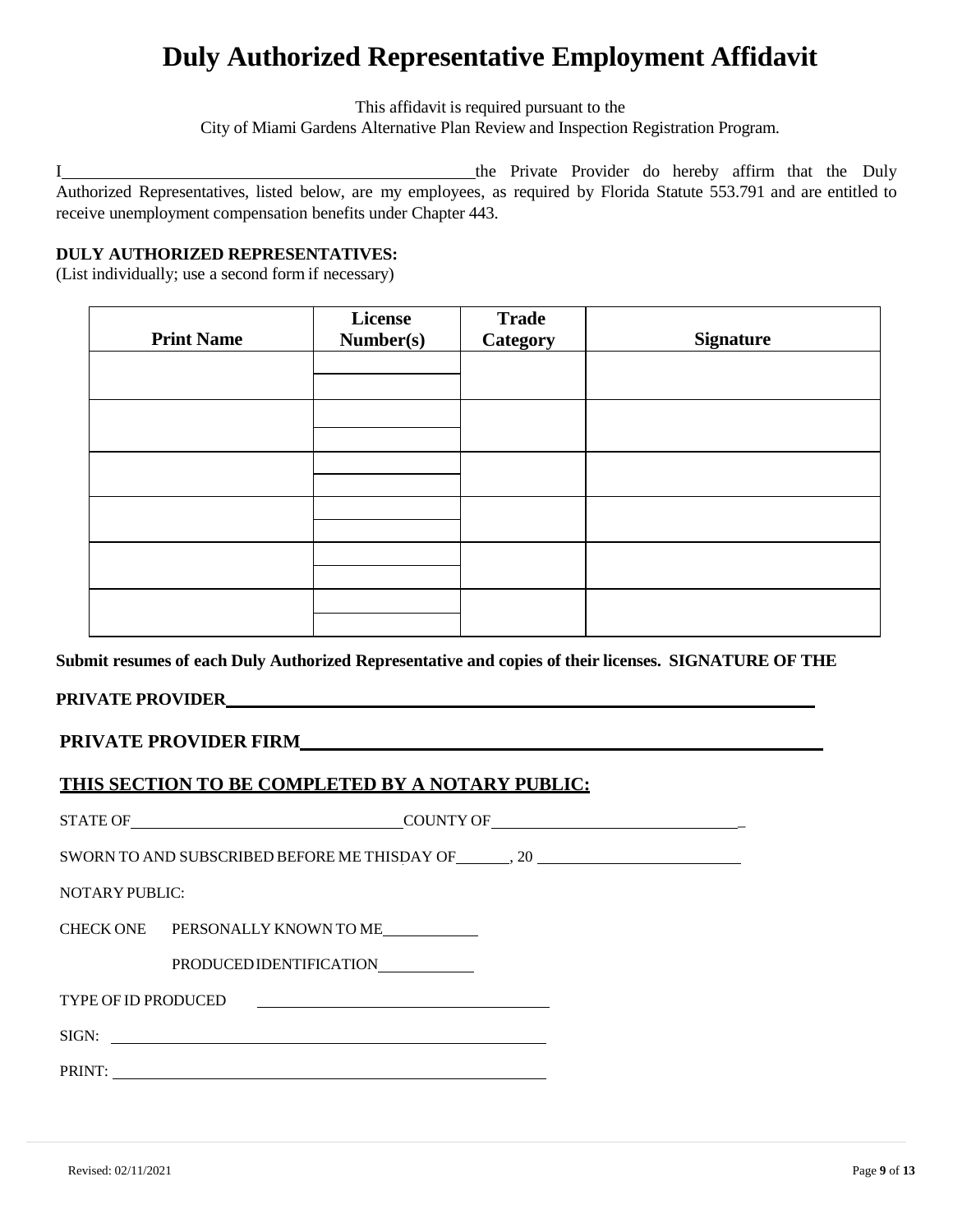|                      |                                                        | City of Miami Gardens<br>Development Services Department<br><b>Building Services Division</b><br>19805 NW $27^{\text{th}}$ Avenue, $1^{\text{st}}$ Floor<br>Miami Gardens, FL 33056<br>$(305) 622 - 8027$<br>www.miamigardens-fl.gov | <b>Plan Compliance Affidavit</b><br>$\sim$ Private Provider $\sim$                                                                                                                                                                                                  |     |
|----------------------|--------------------------------------------------------|--------------------------------------------------------------------------------------------------------------------------------------------------------------------------------------------------------------------------------------|---------------------------------------------------------------------------------------------------------------------------------------------------------------------------------------------------------------------------------------------------------------------|-----|
|                      | Private Provider Firm Private Provider Name<br>Address |                                                                                                                                                                                                                                      |                                                                                                                                                                                                                                                                     |     |
| Section 1            | Phone Email<br>Florida License, Registr                |                                                                                                                                                                                                                                      |                                                                                                                                                                                                                                                                     | Fax |
|                      |                                                        |                                                                                                                                                                                                                                      | ation or Certificate Number:                                                                                                                                                                                                                                        |     |
| Section <sub>2</sub> | Name                                                   | Statute and holds the appropriate license or certificate:                                                                                                                                                                            | I hereby certify that to the best of my knowledge and belief that the plans submitted were reviewed for, and are in compl<br>Florida Building Code by the following affiant, who is duly authorized to perform plans review pursuant to Section 552.<br>Plan Sheets |     |
|                      | Signature of Reviewer:                                 |                                                                                                                                                                                                                                      |                                                                                                                                                                                                                                                                     |     |
|                      | STATE OF                                               | COUNTY OF                                                                                                                                                                                                                            |                                                                                                                                                                                                                                                                     |     |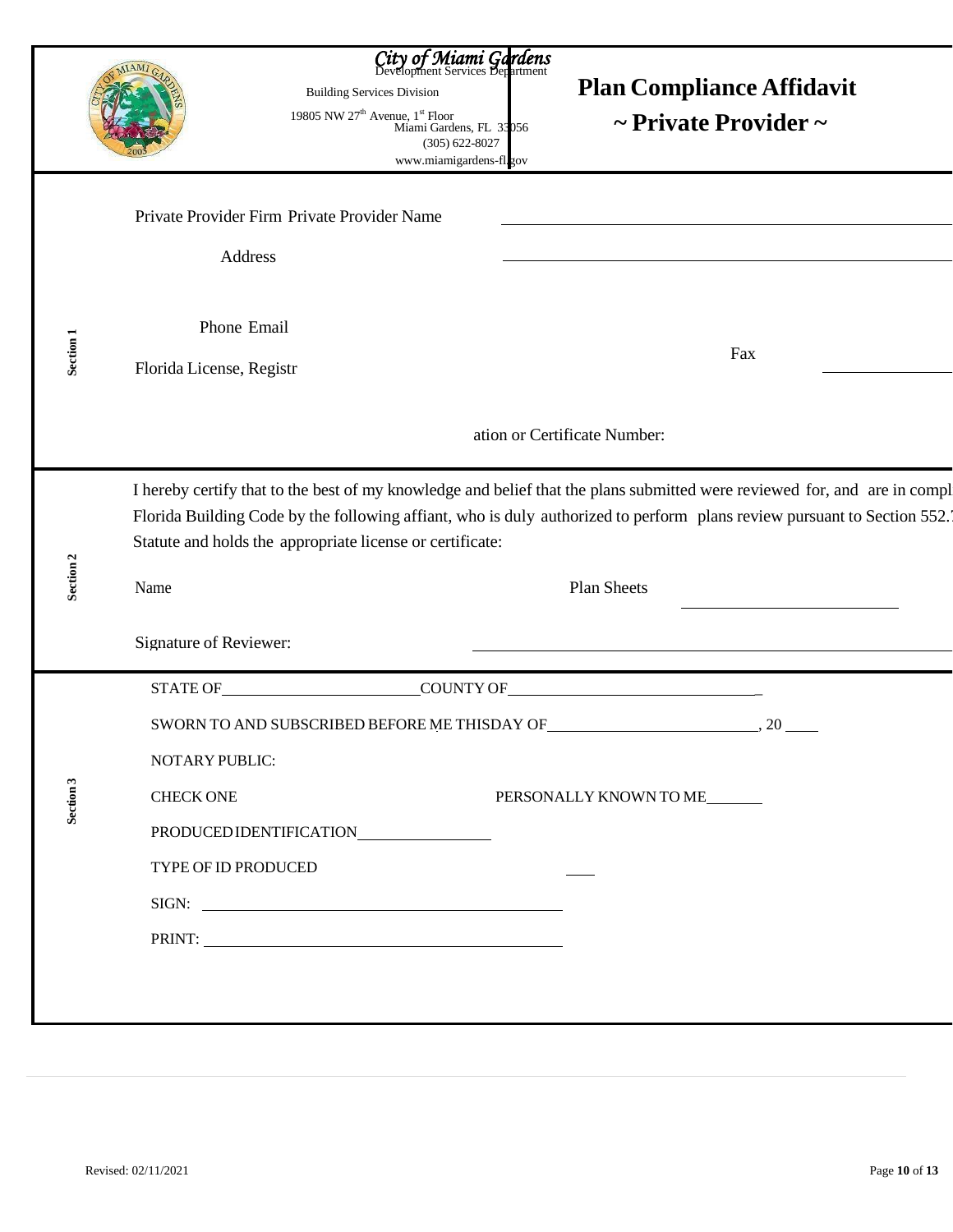|                       | City of Miami Gardens<br><b>Certificate of Compliance</b><br><b>Building Services Division</b><br>19805 NW 27 <sup>th</sup> Avenue, 1 <sup>st</sup> Floor<br>~Private Provider~<br>Miami Gardens, FL 33056<br>$(305) 622 - 8027$<br>www.miamigardens-fl.gov                                                                                                                                                                                                                                                                                                                                                                                                                                                                                                                                                                                                                                                                                                                                                                                                                                                                                                                                                                                                                                                                                                                                                                                                                                                                                                                                                                                                                                                                                                                                                                                                                          |
|-----------------------|--------------------------------------------------------------------------------------------------------------------------------------------------------------------------------------------------------------------------------------------------------------------------------------------------------------------------------------------------------------------------------------------------------------------------------------------------------------------------------------------------------------------------------------------------------------------------------------------------------------------------------------------------------------------------------------------------------------------------------------------------------------------------------------------------------------------------------------------------------------------------------------------------------------------------------------------------------------------------------------------------------------------------------------------------------------------------------------------------------------------------------------------------------------------------------------------------------------------------------------------------------------------------------------------------------------------------------------------------------------------------------------------------------------------------------------------------------------------------------------------------------------------------------------------------------------------------------------------------------------------------------------------------------------------------------------------------------------------------------------------------------------------------------------------------------------------------------------------------------------------------------------|
|                       | Please check the appropriate box (CITY APPLICATION IS REQUIRED):<br><b>Request for a Certificate of Occupancy</b><br><b>Request for a Certificate of Completion</b><br>Private Provider Firm                                                                                                                                                                                                                                                                                                                                                                                                                                                                                                                                                                                                                                                                                                                                                                                                                                                                                                                                                                                                                                                                                                                                                                                                                                                                                                                                                                                                                                                                                                                                                                                                                                                                                         |
| Section <sub>1</sub>  | Address<br>Phone<br>Fax<br>Email                                                                                                                                                                                                                                                                                                                                                                                                                                                                                                                                                                                                                                                                                                                                                                                                                                                                                                                                                                                                                                                                                                                                                                                                                                                                                                                                                                                                                                                                                                                                                                                                                                                                                                                                                                                                                                                     |
| $\frac{1}{2}$<br>Sect | <b>Final Inspection Summary</b><br>Check the box next to each selection to indicate that the inspections listed were completed and approved.<br><b>Building</b><br>Foundation inspection: To be made after trenches are excavated and forms erected. It shall, at a minimum, include the<br>following building components:<br>stem-wall<br>monolithic slab-on-grade<br>piling/pile caps<br>footers/grade beams<br>Slab inspection: To be made after the reinforcement is in place, all concealed conduit, piping, ducts, and vents are<br>installed and the electrical, plumbing, and mechanical work is complete. Slab shall not be pouted until all required<br>inspections have been made and passed.<br>A foundation survey prepared and certified by a registered surveyor shall be required for all new<br>construction prior to approval of the framing inspection. The survey shall certify placement of the<br>building on the site, illustrate all surrounding setback dimensions and shall be available at the job<br>site for review by the Building Official. In lieu of providing a survey, the contractor may elect to<br>uncover all property line markers and string-up all property lines in preparation for inspection.<br>Flood Elevation: A copy of the certificate of elevation or a survey prepared and certified by a<br>registered architect, engineer or surveyor that establishes the lowest floor shall be available for<br>review at the job site before approval of the framing inspection for all new construction built in an<br>"A" or "V" flood zone.<br>Framing inspections: To be made after the roof, all framing, fire blocking, and bracing is in place, all concealing<br>wiring, all pipes, chimneys, ducts and vents are complete and shall at a minimum include the following building<br>components:<br>window/door framing installation |
|                       | vertical cells/columns<br>lintel/tie beams<br>framing/trusses/bracing/connectors<br>draft stopping/fire-blocking<br>curtain wall framing<br>energy insulation<br>accessibility                                                                                                                                                                                                                                                                                                                                                                                                                                                                                                                                                                                                                                                                                                                                                                                                                                                                                                                                                                                                                                                                                                                                                                                                                                                                                                                                                                                                                                                                                                                                                                                                                                                                                                       |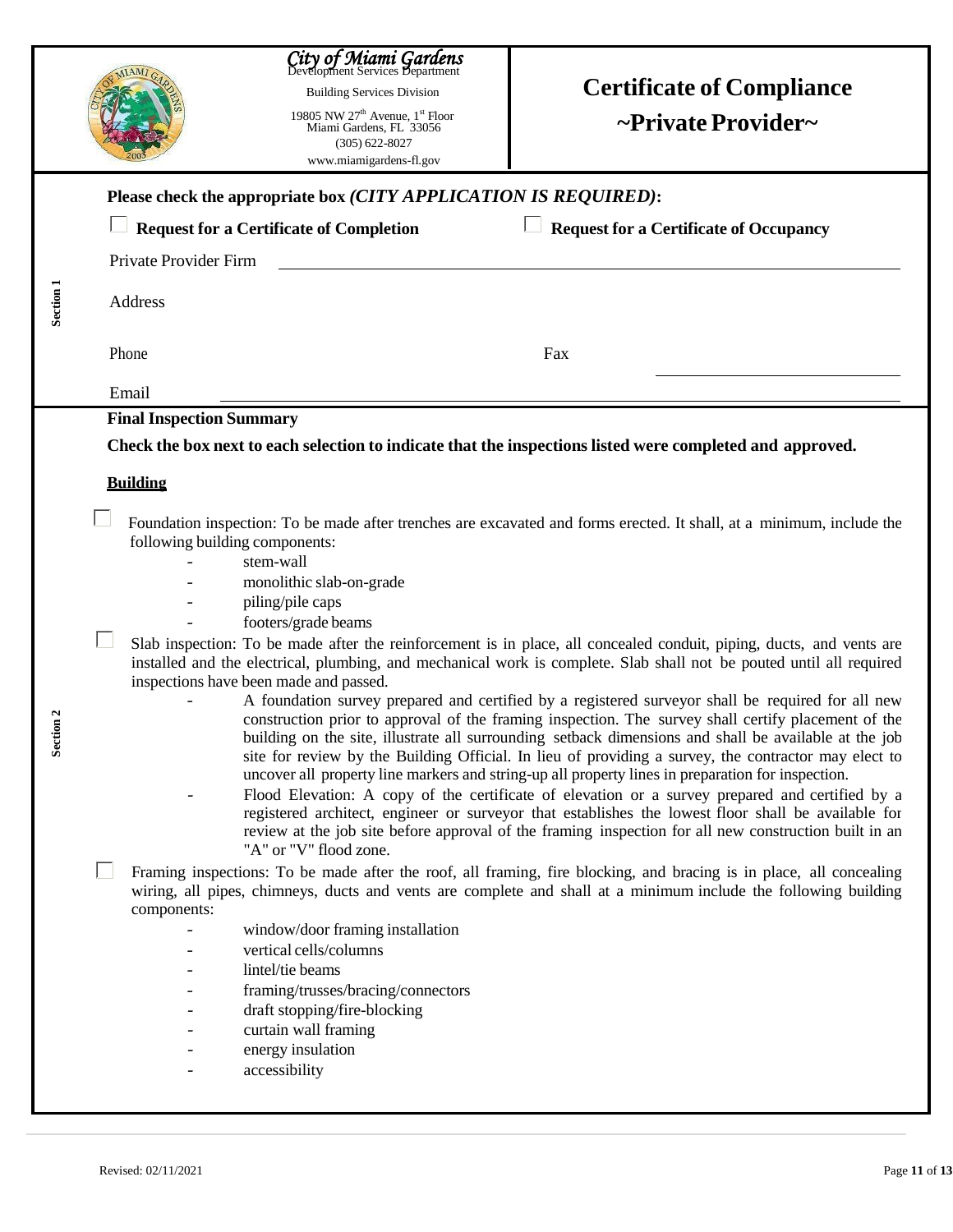|                       | <b>Building (continued)</b> |                                                                                                                                                                                                                                                                                                                                                                                                                                                                                                                                                                                                                                      |
|-----------------------|-----------------------------|--------------------------------------------------------------------------------------------------------------------------------------------------------------------------------------------------------------------------------------------------------------------------------------------------------------------------------------------------------------------------------------------------------------------------------------------------------------------------------------------------------------------------------------------------------------------------------------------------------------------------------------|
| Section 2 (Continued) |                             | Tie Beam inspection: To be made after the masonry walls are complete and the reinforcement is in place.                                                                                                                                                                                                                                                                                                                                                                                                                                                                                                                              |
|                       |                             | Sheathing inspection: To be made either as part of a dry-in inspection or done separately at the request of the<br>contractor after all roof and wall sheathing and fasteners are complete and shall at a minimum include the following<br>building components:<br>roof sheathing<br>wall sheathing<br>$\overline{a}$<br>sheathing fasteners<br>roof/wall/dry-in                                                                                                                                                                                                                                                                     |
|                       |                             | Roofing inspection: Shall at a minimum include the following building components:<br>dry-in<br>insulation<br>roof coverings<br>flashing                                                                                                                                                                                                                                                                                                                                                                                                                                                                                              |
|                       |                             | Insulation Inspection: To be made after the framing inspection is approved and the insulation is in place.                                                                                                                                                                                                                                                                                                                                                                                                                                                                                                                           |
|                       |                             | Final Inspection: To be made after the building is completed and ready for occupancy. Swimming pool inspections:<br>First inspection to be made after excavation and installation or reinforcing steel, bonding and main drain and<br>prior to placing of concrete.<br>Final inspection to be made when the swimming pool is complete and all required enclosure requirements are in<br>place.<br>In order to pass final inspection and receive a certificate of completion, a residential swimming pool must meet<br>the requirements relating to the pool safety features as described in Section 424.2.17, Florida Building Code. |
|                       |                             | Demolition inspections:<br>First inspection to be made after all utility connections has been disconnected and secured in such a manner that<br>no unsafe or unsanitary conditions shall exist during or after demolition operations.<br>Final inspection to be made after all demolition work is completed.                                                                                                                                                                                                                                                                                                                         |
|                       |                             | <b>Electrical</b>                                                                                                                                                                                                                                                                                                                                                                                                                                                                                                                                                                                                                    |
| Section 3             |                             | Underground inspection: To be made after trenches or ditches are excavated, conduit or cable installed, and before<br>any backfill is put in place                                                                                                                                                                                                                                                                                                                                                                                                                                                                                   |
|                       |                             | Rough-in inspection: To be made after the roof, framing, fire-blocking and bracing is in place prior to the installation<br>of wall or ceiling membranes.                                                                                                                                                                                                                                                                                                                                                                                                                                                                            |
|                       |                             | Final inspection: To be made after the building is complete, all required electrical fixtures are in place and properly,<br>connected or protected, and the structure is ready for occupancy.                                                                                                                                                                                                                                                                                                                                                                                                                                        |
|                       | <b>Plumbing</b>             |                                                                                                                                                                                                                                                                                                                                                                                                                                                                                                                                                                                                                                      |
| Section 4             |                             | Underground inspections: To be made after trenches or ditches are excavated, piping installed, and before any backfill<br>is put in place.                                                                                                                                                                                                                                                                                                                                                                                                                                                                                           |
|                       |                             | Rough-in inspection to be made after the roof, framing, fire-blocking and bracing is in place and all soil, waste and<br>vent piping is complete, and prior to the installation of wall or ceiling membranes.                                                                                                                                                                                                                                                                                                                                                                                                                        |
|                       |                             | Final inspection: To be made after the building is complete, all required plumbing fixtures are in place and properly<br>connected or protected, and the structure is ready for occupancy.                                                                                                                                                                                                                                                                                                                                                                                                                                           |